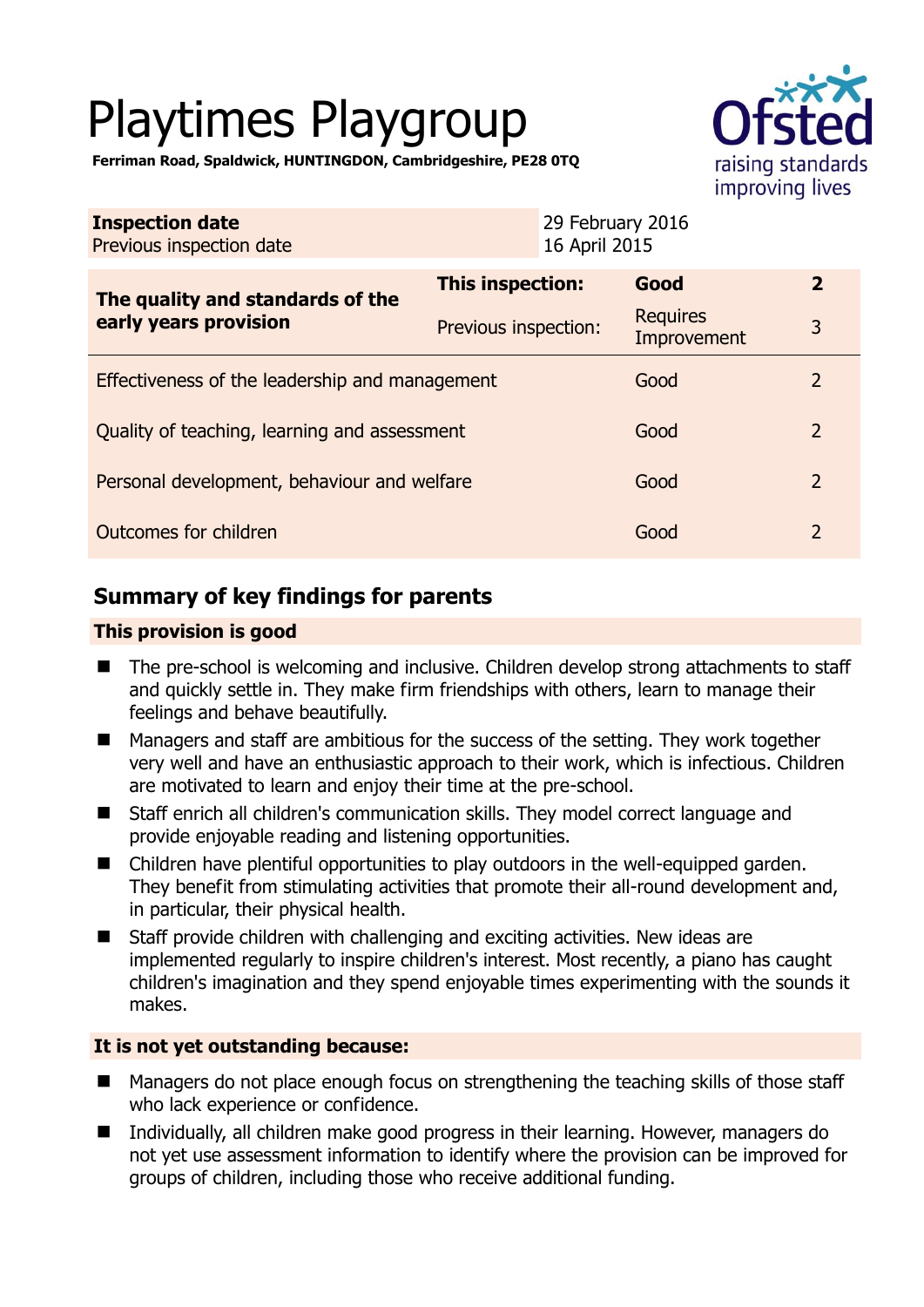# **What the setting needs to do to improve further**

## **To further improve the quality of the early years provision the provider should:**

- build on the monitoring of staff's performance in order to focus more frequently on those staff who need additional support with raising their confidence and skills to a higher level
- $\blacksquare$  broaden the use of assessment information to include checking the progress made by different groups of children, in order to identify any areas of the provision that need strengthening.

## **Inspection activities**

- The inspector carried out a joint observation with the manager.
- $\blacksquare$  The inspector observed the quality of teaching and spoke to staff about how they plan for children's progress.
- The inspector looked at the premises and the resources available to the children indoors and outdoors.
- A range of documentation was looked at, including staff's suitability and training, some policies and procedures and children's records.
- $\blacksquare$  The inspector had a meeting with the manager and a representative of the management committee to review management processes and the pre-school's improvement plan.
- Discussions were held with a number of parents and their views and comments were taken into account.

**Inspector**  Veronica Sharpe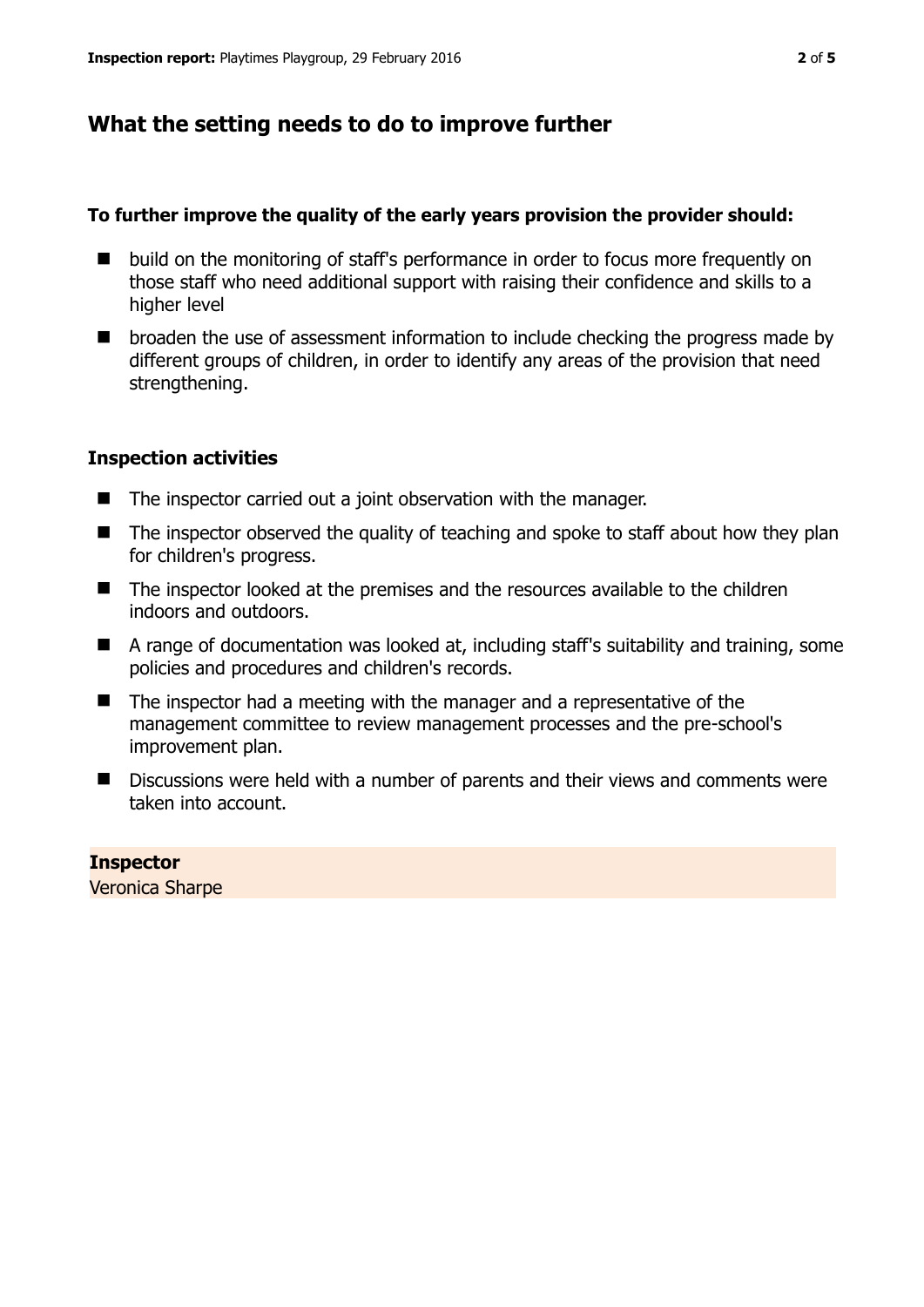## **Inspection findings**

#### **Effectiveness of the leadership and management is good**

Managers and staff have addressed the weaknesses from the last inspection well. A sustained programme of well-chosen training has helped staff to increase their teaching skills. They plan and provide experiences that effectively support children's individual interests, although some staff are more confident than others. Arrangements for safeguarding are effective. All staff attend regular child protection training. They demonstrate a clear understanding of their role in protecting children from harm. Policies for the use of mobile phones, cameras and other devices are consistently implemented to keep children safe. Parents, children and staff all contribute to the evaluation of the quality of the provision.

### **Quality of teaching, learning and assessment is good**

Staff support children well in their activities to enhance their learning. They ask children questions and help them to recall past experiences that they have enjoyed. Mathematical concepts are included in everyday activities. Children count the piano keys out loud and practise drawing small and large circles. The resources are well organised and loosely themed so that children know where to find the items they need. Children benefit from a comfortable area to relax, listen to stories, or play imaginatively with their friends. Staff make regular assessments of children's achievements to ensure that they develop according to their individual strengths. Children who speak English as an additional language have good opportunities to see and use their home language and share it with others.

#### **Personal development, behaviour and welfare are good**

Children develop their understanding of the benefits of a healthy lifestyle. Staff talk to them about healthy foods and they try a good variety of fruit and vegetables. Children tend to plants in the garden, extending their knowledge of growth and change. They enjoy using natural materials, such as soil and compost, in the mud kitchen. Children play sharing games to help them to work alongside others. They sing about an old woman who swallowed a fly, and take turns to choose objects to put into her pretend tummy. Children learn about each other's backgrounds and lifestyles. They find out about their wider community, including people who help them, such as the fire service. Parents are offered flexible settling-in procedures when their children first start. Staff carry out home visits that help them begin to develop friendly two-way partnerships.

#### **Outcomes for children are good**

The partnership with the host school helps to prepare children for their move into the Reception class. Children join in various school activities to help them become familiar with their new learning environment. Staff support children to develop their independence as, for example, they encourage them to change their clothes for sports activities. Children develop good social skills and make firm friendships. They tackle new experiences with enthusiasm, which prepares them well for their future learning. All children are making expected progress in their development, given their starting points.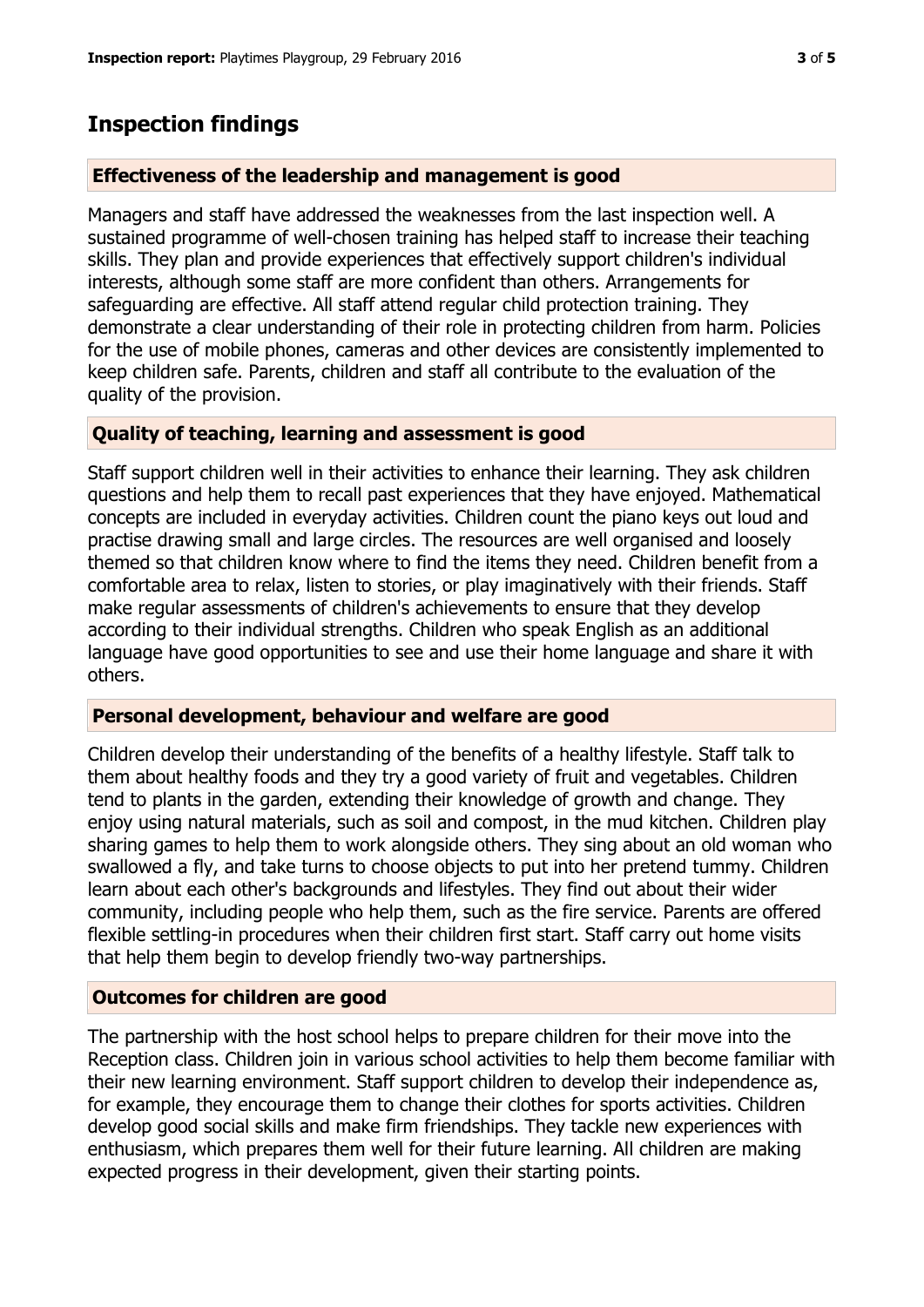# **Setting details**

| Unique reference number       | EY245626                                                                             |
|-------------------------------|--------------------------------------------------------------------------------------|
| <b>Local authority</b>        | Cambridgeshire                                                                       |
| <b>Inspection number</b>      | 1013176                                                                              |
| <b>Type of provision</b>      | Full-time provision                                                                  |
| Day care type                 | Childcare - Non-Domestic                                                             |
| <b>Registers</b>              | Early Years Register, Compulsory Childcare<br>Register, Voluntary Childcare Register |
| <b>Age range of children</b>  | $2 - 11$                                                                             |
| <b>Total number of places</b> | 28                                                                                   |
| Number of children on roll    | 85                                                                                   |
| <b>Name of provider</b>       | <b>Playtimes Committee</b>                                                           |
| Date of previous inspection   | 16 April 2015                                                                        |
| <b>Telephone number</b>       | 01480 890077                                                                         |

Playtimes Playgroup registered in 2002 and in 2014 merged with Spaldwick Out Of School Club. It is operated as a registered charity by a voluntary committee. The setting employs 10 members of childcare staff including the manager and an administrator. Of these, six hold childcare qualifications at levels 2 or 3. The manager has Early Years Professional status. The setting opens Monday to Friday all year round, with the exception of two weeks in the summer and one week at Christmas. During term time, the out-of-school care operates from 8am to 9am and from 3pm to 6pm, and playgroup sessions are from 9am to 3pm. In school holidays, the setting is open from 8am to 6pm.

This inspection was carried out by Ofsted under sections 49 and 50 of the Childcare Act 2006 on the quality and standards of provision that is registered on the Early Years Register. The registered person must ensure that this provision complies with the statutory framework for children's learning, development and care, known as the Early Years Foundation Stage.

Any complaints about the inspection or the report should be made following the procedures set out in the guidance 'Complaints procedure: raising concerns and making complaints about Ofsted', which is available from Ofsted's website: www.gov.uk/government/organisations/ofsted. If you would like Ofsted to send you a copy of the guidance, please telephone 0300 123 4234, or email enquiries@ofsted.gov.uk.